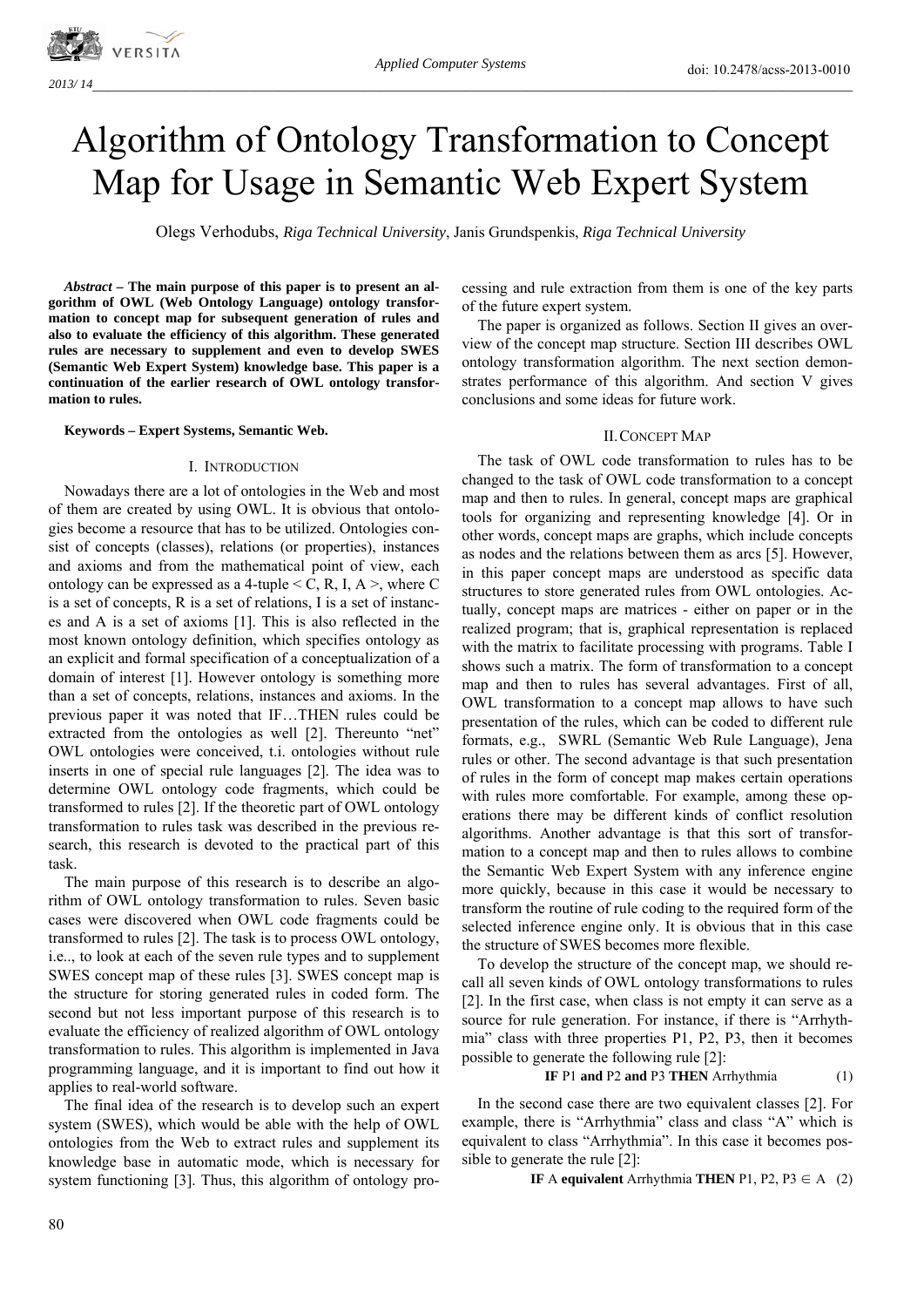In case when there exists a relation between the two classes it is also possible to generate a rule [2]. For example, there are "Son" and "Father" classes and also the "hasParent" relation between these two classes. In this case it becomes possible to generate the rule [2]:

**IF** Son **THEN** hasParent Father, (3)

The rule means that if there is some instance of "Son", which belongs to class "Son" then this instance has relation "hasParent" to class "Father".

This happens when two concepts are defined and one of them is the part of the other [2]. For example, the class "Heart" is part of the class "Organism". It is possible to generate the following rules [2]:

IF Heart and "part of" **THEN** Organism, 
$$
(4)
$$

This rule means that if there is an instance of class "Heart" and the class "Heart" is the part of class "Organism" then this instance belongs to the class "Organism".

Another case when it becomes possible to generate a rule is the case when there are three classes "Heart", "Organism", "Blood" and the classes "Heart" and "Organism" are superclasses of the class "Blood", that is, there are "part of" relations between the class "Blood" and classes "Heart", "Organism". Hence, it is possible to generate the rule [2]:

 **IF** Blood **and** "part of" (Heart **and** Organism)

### **THEN** Heart **and** Organism, (5)

This rule means that if there is an instance of class "Blood" and the class "Blood" has the "part of" relations to classes "Heart" and "Organism" then this instance also belongs to classes "Heart" and "Organism".

There is yet another case where rules can be provided: when there is a class "Organism", which is the union of two classes - "Heart" and "Blood" (there are relations "part of" between the classes "Heart" and "Organism" as well as "Blood" and "Organism" [2]. The rule can be generated as follows:

 **IF** (Heart **and**/**or** Blood) **and** "part of" Organism

**THEN** Organism, 
$$
(6)
$$

This rule means that if an instance belongs to the class "Heart" and/or "Blood" and "Heart", "Blood" classes are parts of "Organism" class, therefore this instance also belongs to the class "Organism".

If it is defined that one class does not belong to another, this can be transformed into a rule [2]. For example, there is class "Heart", which does not belong to class "Head". It becomes possible to generate the following rule:

#### **IF Heart THEN not Head,** (7)

This rule means, that if there is an instance of class "Heart" then it certainly does not belong to class "Head".

 In order to keep these rules in the concept map, it is necessary to be able to code the following information:

- Components of the ontology;
- Types of the ontology components;
- Rules themselves.

The components of the ontology are their names. Types of the ontology components are one of the following identifiers:

- Rootclass:
- Subclass;
- Property;
- SameAs;
- Link;
- ComplementClass.

Ontology components and their types can be stored in two different arrays, where the elements have corresponding indexes.

 In general, rules are two disjoint sets, where the first set is intended for storing rule conditions and the second set is intended for storing rule results. These two sets of rule conditions and rule results can be combined into one set, because they are disjoint. In addition, the maximum numbers of any rule conditions with rule results equal to the number of ontology concepts. Thus, each rule is a set of ontology components, where unused components have a "0" marker and used ontology components have the markers, which are divided in two categories:

- Markers of rule conditions,
- Markers of rule results.

Markers of rule conditions are the following:

- CAND logical AND for conditions only;
- COR logical OR for conditions only;
- CXOR logical XOR for conditions only;
- CNOT logical NOT for conditions only.

Markers of rule results are the following:

- RAND logical AND for results only;
- ROR logical OR for results only;
- RXOR logical XOR for results only;
- RNOT logical NOT for results only.

For example, there are seven components (concepts, links, properties – does not matter), which are obtained from one ontology. Hence, three rules are described like this:

TABLE I Concept Map

|                   | Component l | Component2 | Component3 | Component4      | Component5 | Component6 | Component <del>d</del> |
|-------------------|-------------|------------|------------|-----------------|------------|------------|------------------------|
| Rule <sub>1</sub> | CAND        |            | CAND       |                 |            | RAND       |                        |
| Rule <sub>2</sub> |             |            |            | $\mathbb C$ and |            |            | <b>RAND</b>            |
| Rule3             |             | CNOT       |            |                 |            |            | <b>RNOT</b>            |

Table 1 contains three coded rules (by rows): Rule 1:

**IF** Component1 **AND** Component3 **THEN** Component6

Rule 2:

**IF** Component4 **THEN** Component7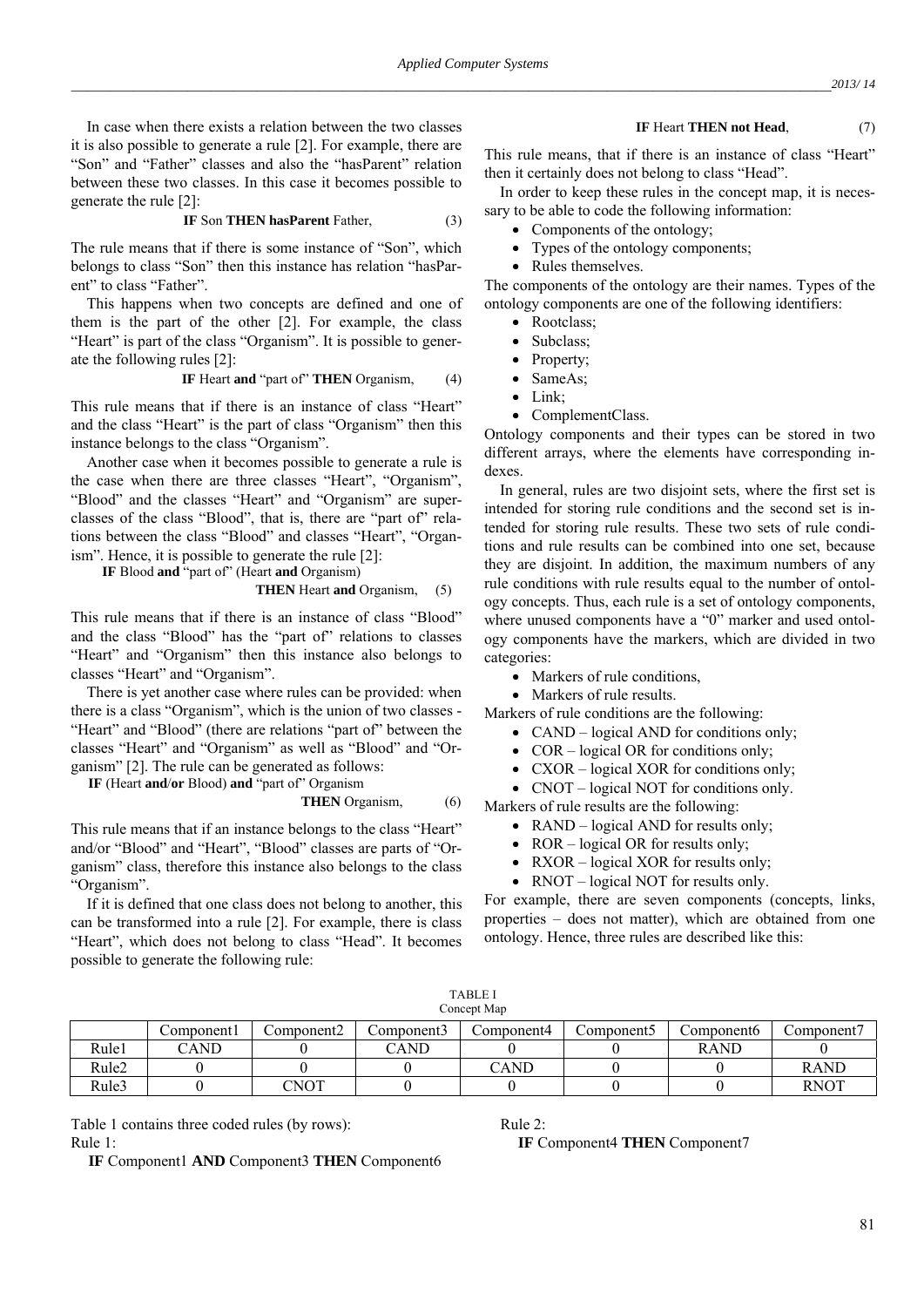#### Rule 3:

#### **IF** Component2 **THEN NOT** Component7

#### III. TRANSFORMATION ALGORITHM

The proposed algorithm of OWL transformation to the concept map consists of 6 main steps and it is realized by using Jena Framework [6]. Each step of the algorithm means looking for a certain kind of rules. The first step is dedicated to the search for  $(4)$ ,  $(5)$ ,  $(6)$  kind of rules in the ontology. The second step is aimed at search for (1) kind of rules. The next step designed for extracting (2) kind of rules in the processed ontology. The fourth step is necessary for extracting (2) kind of rules, too. So is there, because there are 2 ways to encode equivalent concepts: using built-in "equivalent" identifier or by means of "sameAs" relation. The following step is necessary for extracting (3) kind of rules. The last step of this transformation algorithm is dedicated to the search for (7) kind of rules in the processed ontology. Each of these steps is designed as a separate Java function and during execution of these functions the algorithm analyzes ontology and fills in the concept map with rules in coded form as shown in previous section. It should be noted that each of these steps fills in its own auxiliary concept map, which is created prior to execution of each

step, and which is copied to primary concept map in the end of the algorithm.

It is important to note that decomposition of this algorithm into 6 steps serves several purposes. First, this facilitates the process of programming. Indeed, it is much easier to look for errors in the parts of transformation algorithm than in the whole algorithm. Second, decomposition of transformation algorithm allows to evaluate the efficiency of this algorithm (this will be discussed in the next section), because decomposition allows evaluation not only of the whole algorithm, but also of parts of this algorithm. And third, the algorithm of ontology transformation to concept map is not necessary in itself. Primarily it is required to be implemented in SWES for processing OWL ontologies, extracting rules and supplementing SWES knowledge base with rules. In this connection such structural and functional decomposition of the algorithm allows to switch on or switch off the necessary functions according to the needs of SWES functional tasks.

Let us describe in detail all the 6 main steps of this ontology transformation algorithm to rules . The first step or function looks for all "part of" relations in the hierarchy of ontology classes and fills in the CM (concept map). The flowchart of the first function is shown here:

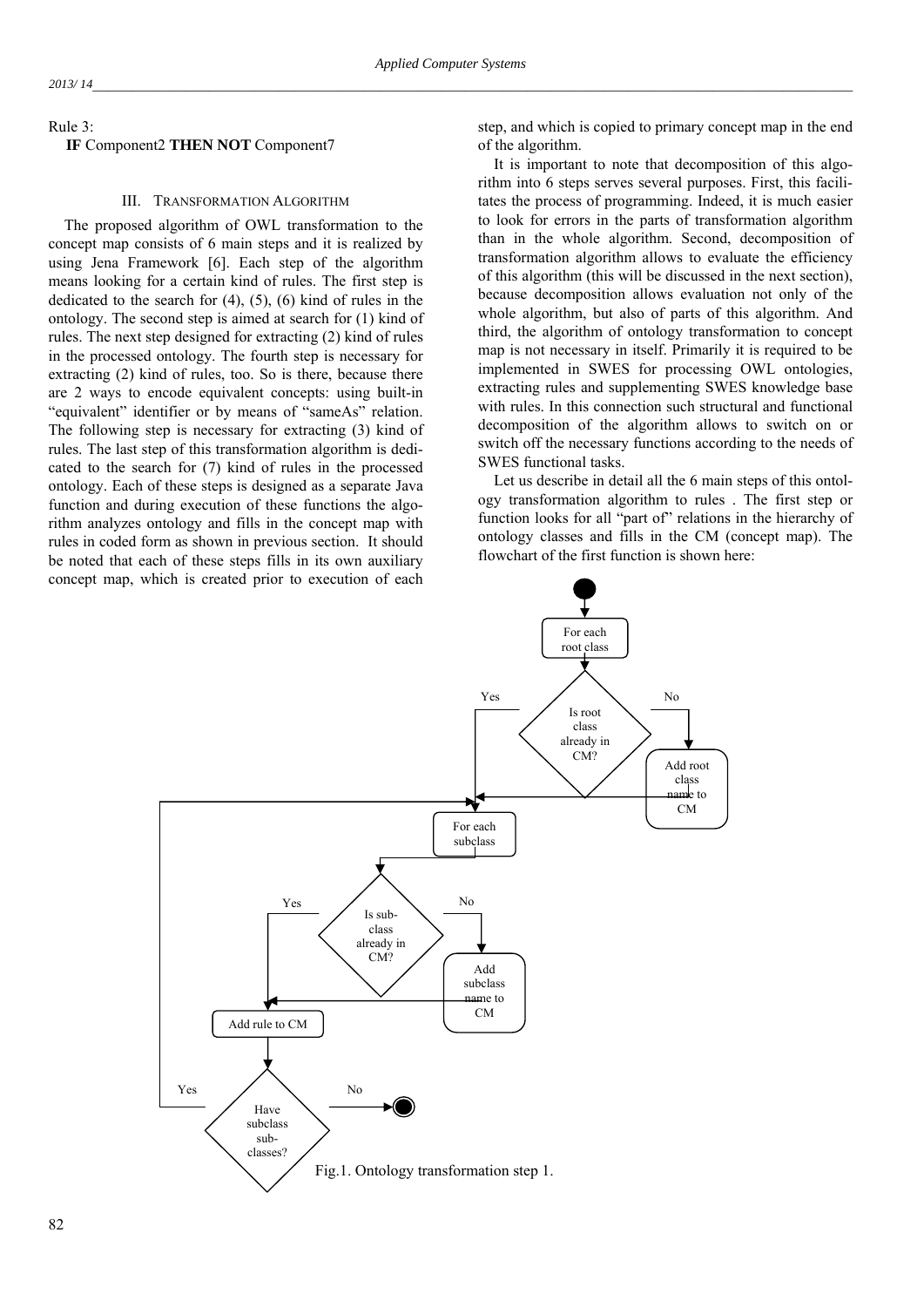The second step or function looks for classes and their properties in the ontology to add "IF properties THEN class" kind of rule to the concept map. There are two concept maps here: the primary CM, which includes all rules, and an auxiliary CM, i.e. CM1, which contains "IF properties THEN class" rules only. Simple flowchart of the second function is shown here:



Fig.2. Ontology transformation step 2.

The third step looks for equivalent classes. It adds "IF equivalent classes THEN their properties are equivalent" kind of rule to the concept map. This step uses three concept maps. They are: the final concept map (CM), where all the rules are stored, the concept map 1 (CM1), for storing "IF properties THEN class" and concept map 2 (CM2), where rules from equivalent classes are kept. Simple flowchart of the third function is shown here on Fig. 3: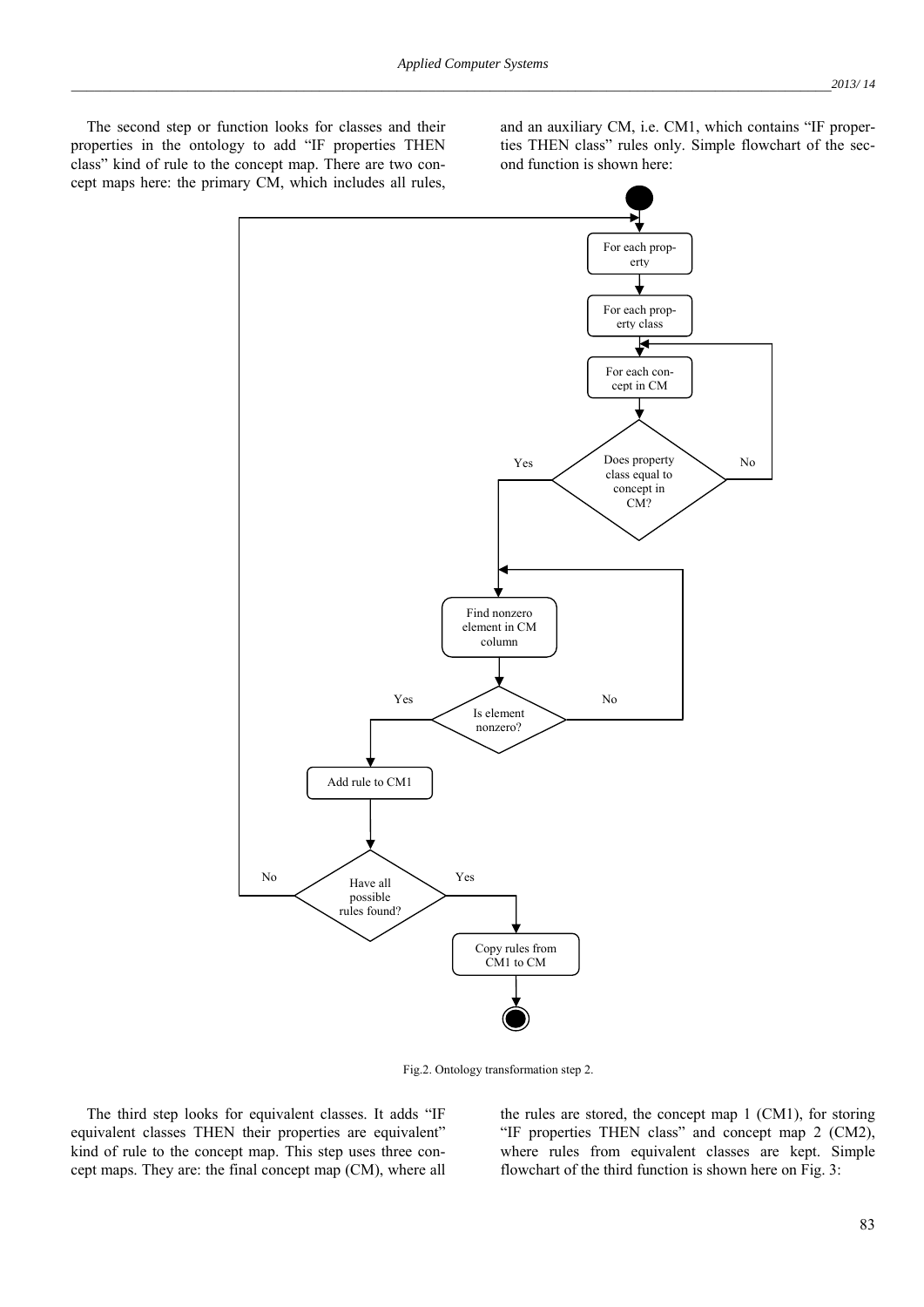

Fig.3. Ontology transformation step 3.

The fourth step or fourth function looks for "sameAs" classes in the ontology and adds "IF sameAs (equivalent) classes THEN their properties are sameAs (equivalent)" kind of rule to the concept map. The sub-algorithm of this step is identical to the sub-algorithm of the previous step; therefore, the flowchart of the fourth step is not discussed here.

 The following step extracts from the ontology and adds to the concept map "**IF** there is an instance of one class, which has relation to another class **THEN** this instance has relation to this another class" kind of rule. This function needs two concept maps. The first concept map (CM) is designed for storing all rules, and the second concept map (CM1) is designed for storing "**IF** there is an instance of one class, which has relation to another class **THEN** this instance has relation to this another class" rules only. Simple flowchart of this function is shown here on Fig. 4: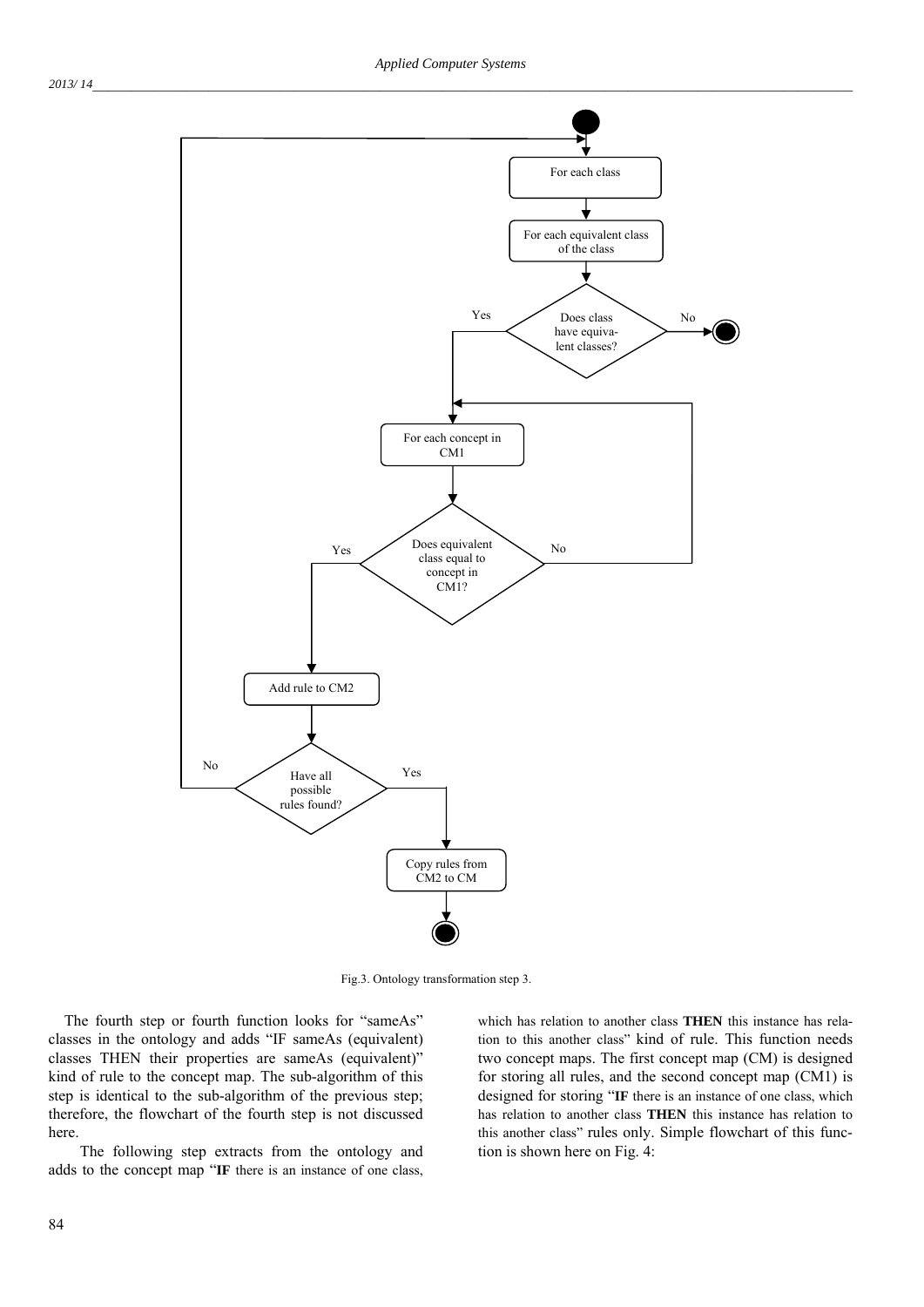

Fig.4. Ontology transformation step 5.

The last step of the transformation algorithm is dedicated to search for "**IF** class **THEN not** another class" kind of rules in the ontology. This step requires two concept maps: one for storing all rules and the other one for storing "**IF** class **THEN not** another class" kind of rules only. The flowchart of this step is very similar to that the previous step (except for the call of the function for searching complement classes instead of searching relations in the ontology) therefore, there is no need to show it separately.

Thus, as a result of the algorithm, which consists of 6 steps, concept map of the special form (Table 1) is shaped, where rules are coded and can be easily extracted to the form of "IF..THEN" or some special rule format.

#### IV. PERFORMANCE OF THE ALGORITHM

Functionality of any algorithm is its key feature, which determines development of this algorithm. However, it is necessary to understand that performance of the algorithm is no less important feature of any algorithm than its functionality. If the functionality of the algorithm is what it capable of, then performance of the algorithm means how effectively it works. It happens so that inefficiency of the algorithm negates its functionality. Thus, functionality and performance of any algorithm are the two sides of one coin, and insufficiency of one leads to insufficiency in both.

Functionality of the described algorithm fully complies with the specs of the algorithm. That is, it complements the concept map with all defined kinds of rules. To properly evaluate performance of the algorithm it is necessary to develop the system of algorithm evaluation. Algorithm works with OWL ontologies, therefore it is necessary to utilize such ontologies, which would characterize performance of this transformation algorithm from different sides. Obviously, this can be done by means of ontologies with different number of classes (empty and not empty), object properties, equivalent and complement classes. It is thought that this will allow testing each step of the transformation algorithm.

The main indicator of algorithm performance, which we are interested in, of course is the time of execution. SWES will process real-world OWL ontologies, which will be found in the Web [3]. Generally, the size of such real-world ontologies is rather large because of large amounts of builtin knowledge (i.e.,. concepts, relations, instances) . In order to process a lot of large ontologies within a reasonable period of time it is necessary to provide the transformation algorithm with the adequate speed of execution. That is why we need to see how OWL ontology characteristics affect the speed at which the transformation algorithm is executed. For this purpose were developed 7 ontologies, by using Protégé 4.0.2.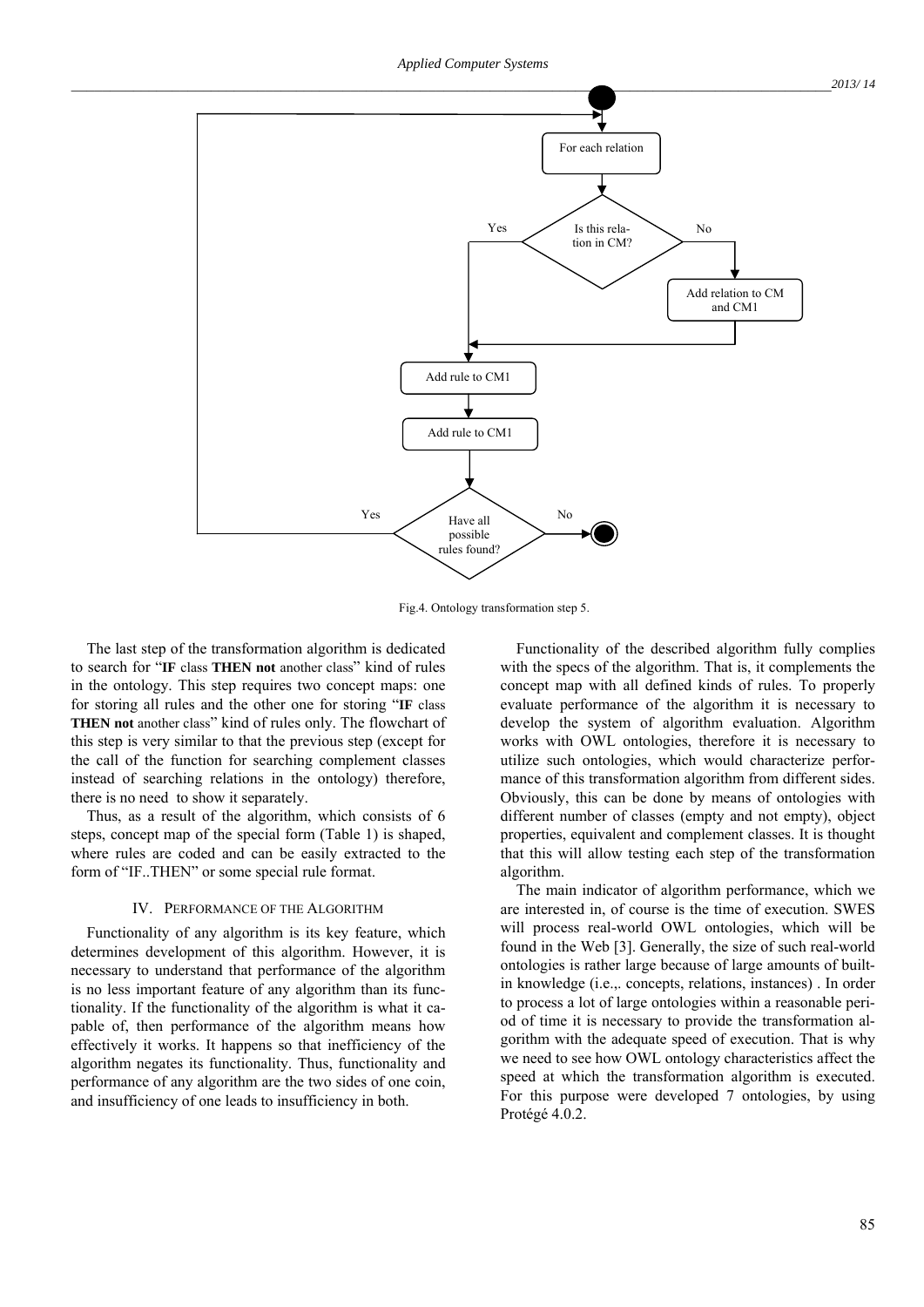| Nr   |                           | Number of      |          |           |                        |       |               |  |  |  |  |
|------|---------------------------|----------------|----------|-----------|------------------------|-------|---------------|--|--|--|--|
| p.k. | Ontology domain           | File size (kb) | Concepts | Relations | Datatype<br>properties | Rules | Time,<br>(ms) |  |  |  |  |
|      | Transport                 |                | 15       | δ         |                        | 10    | 79            |  |  |  |  |
| C    | Software                  | 12             | 23       |           |                        | 23    | 125           |  |  |  |  |
| 3    | Cinema                    | 31             | 33       |           |                        |       | 125           |  |  |  |  |
| 4    | Robot world               | 46             | 119      | 149       |                        | 120   | 156           |  |  |  |  |
|      | Animals                   | 53             | 53       |           |                        | 52    | 188           |  |  |  |  |
| 6    | Comparative Data Analysis | 72             | 126      | 94        |                        | 126   | 631           |  |  |  |  |
|      | Economy                   | 152            | 208      | 75        |                        | 206   | 782           |  |  |  |  |

TABLE II Performance of OWL Ontology Transformation Algorithm

The ontologies, used for evaluation of the transformation algorithm, were found by means of SWOOGLE except for the first ontology. This first ontology was developed by the authors specially for our transformation algorithm testing purpose.

To evaluate the amount of time required for each step of the transformation algorithm functioning, the standard function in Java programming language is used, which returns for the user the current time in milliseconds: System.currentTimeMillis(). It is done as follows: long start = System.currentTimeMillis();

……

long end = System.currentTimeMillis();

long traceTime = (end - start);

It is important to note that this Java function, which returns the current time, has one serious drawback - it is the step, which is approximately equal to 14 milliseconds. It means that if the time of functioning is less than 14 milliseconds, the currentTimeMillis() function returns 0. This drawback was eliminated by using sufficiently large ontologies. Dependence of the ontology size on the runtime of the transformation algorithm is shown on Fig. 5:



Fig. 5. Performance of the transformation algorithm. Our OWL ontology transformation algorithm to rules was tested on the computer with the configuration of Pentium Dual Core 2.0 GHz and 2 Gb RAM. As seen in Figure 2, the larger is the ontology the more time is required for the transformation algorithm to extract rules. If for a 152 Kb

sized ontology needs 782 milliseconds, then we can assume that 200 Kb sized ontology may require 1 second. It is known, however, that there is a lot of OWL ontologies in the Web, whose size exceeds 200 Kb. Processing of such ontologies will require the time longer than 1 second. In addition, it is assumed that SWES is not designed for just one OWL ontology processing. It is forecasted that SWES will usually process several OWL ontologies to complete one task. Obviously, this may take more time than it is permitted. Of course, computers develop and become more powerful, and this fact allows us to hope that soon this work will be carried out much faster. Nevertheless, ontology construction area has also shown some progress which is aimed at increasing the ontology size.

It is important to find the way how to reduce the impact of the problem of runtime, because the result of this research is a real system. Here we see several kinds of problem solutions:

- Using other programming languages (for example, C++) for time-critical code fragments of the transformation algorithm;
- Modification of SWES principle of operation ;
- Finding out what rules of the transformation algorithm are more useful in terms of SWES task performing.

The first problem solution is clear, therefore it is not discussed. The second solution means modification of how SWES functions. If the initial design supposed the SWES processes OWL ontologies using one of the known inference engines (for example, Pellet, Jena or others) and the transformation algorithm, which extracts all possible rules, then this second solution means processing OWL ontologies by using one of the known inference engines as before, but using OWL ontology transformation algorithm only if the result of inference engine exploitation is unsatisfactory. It allows saving computer resources. The third problem solution means that a special research to be carried out, which would focus on the two aspects: what are the rules of the transformation algorithm and how these rules influence achievement of a satisfactory result. According to this research it is possible to work out the strategy of SWES functioning. This strategy may be the following: first, use standard inference engine. If the inference engine does not